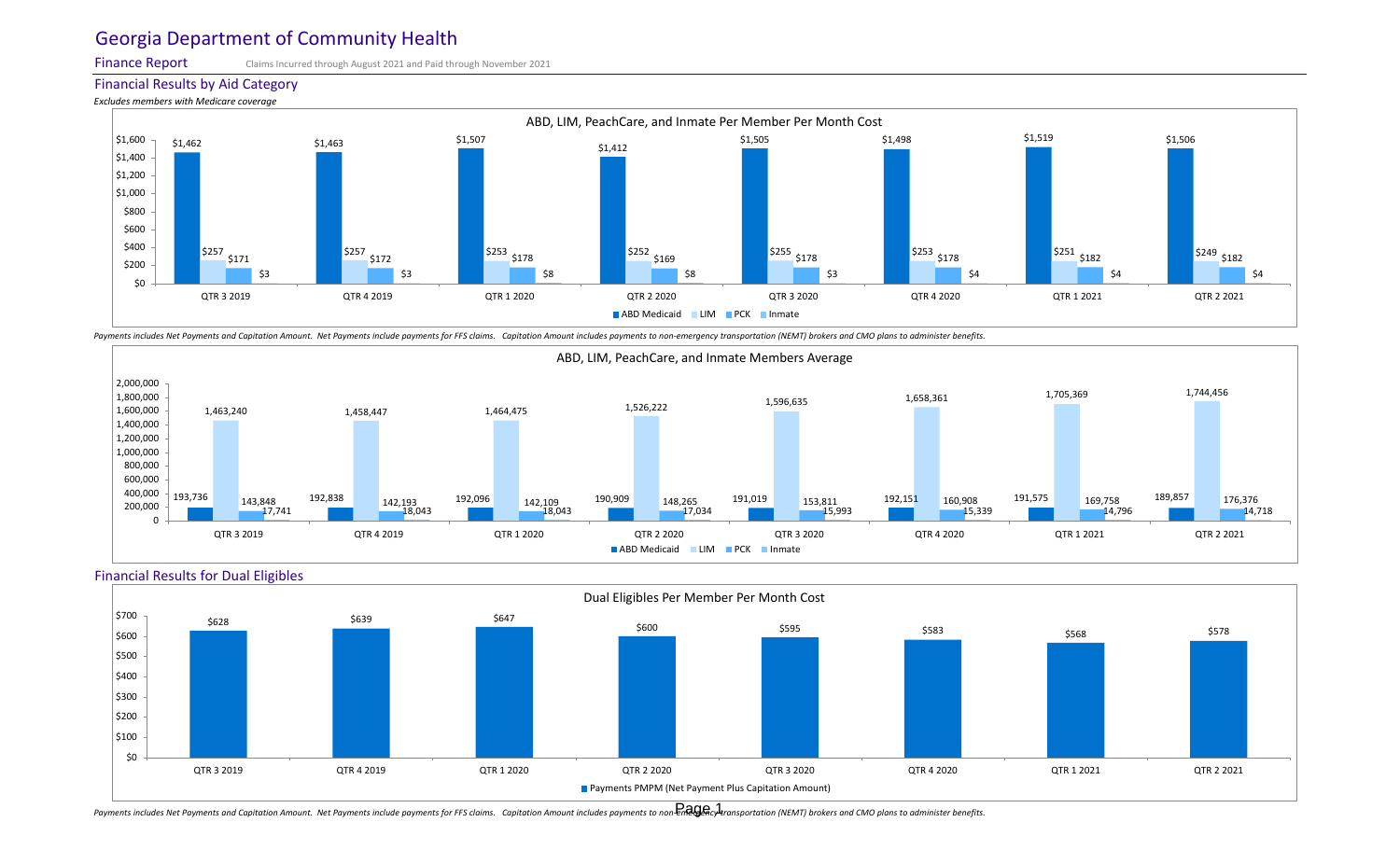Finance Report

Claims Incurred through August 2021 and Paid through November 2021

Financial Results by Plan Group

*Excludes members with Medicare coverage*





*\* Capitation Amount is the amount Medicaid paid to the plan; this amount is used to calculate the CMO PMPM cost and includes payments to non-emergency transportation (NEMT) brokers and CMO plans. \*\*Net Payment is used to calculate PMPM cost for FFS plans.*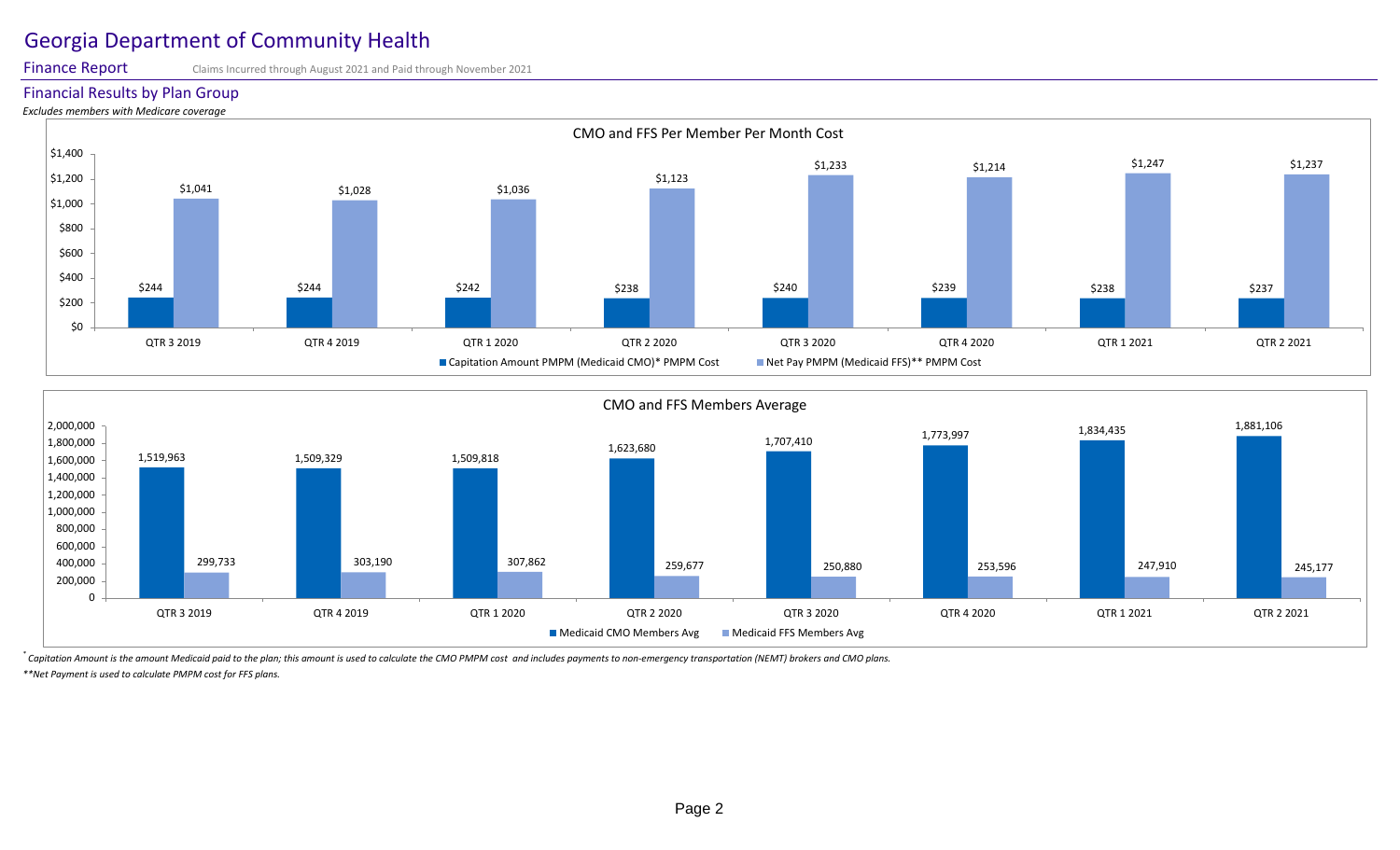Finance Report Claims Incurred through August 2021 and Paid through November 2021







\*Capitation Amount is what Medicaid paid and excludes NEMT. Wellcare members moved to other plans in May 2021 due to merger with Peach State, which accounts for the large increase in Peach State members average in Q2 2021.